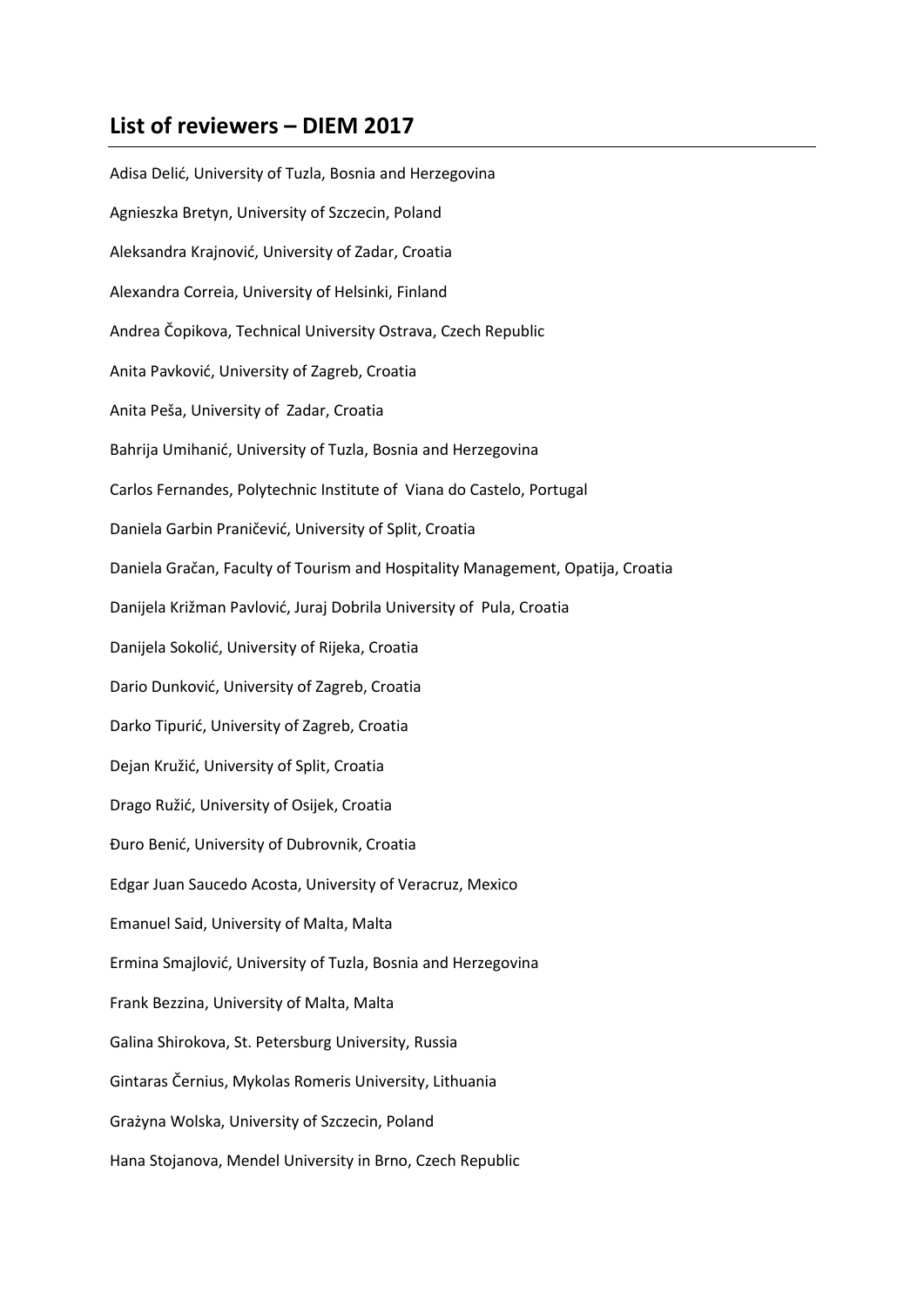Helga Maškarin Ribarić, University of Rijeka, Croatia Igor Cvečić , University of Rijeka, Croatia Igor Živko, University of Mostar, Bosnia and Herzegovina Ines Dužević, University of Zagreb, Croatia Inta Bruna, University of Latvia, Latvia Irena Kikerova, University "Ss. Cyril and Methodius"- Skopje, Macedonia Irena Raguž Krištić, University of Zagreb, Croatia Ivana Bulog, University of Split, Croatia Ivo Ban, University of Dubrovnik, Croatia Ivona Milić Beran, University of Dubrovnik, Croatia Ivona Vrdoljak Raguž, University of Dubrovnik, Croatia Joanna Kizielewicz, Gdynia Maritime University, Poland John L. Stanton, Saint Joseph's University, USA Jolita Greblikaite, Vytautas Magnus University Kaunas, Lithuania Jose R. Hernandez-Carrion, University of Valencia, Spain Julia Perić, University of Osijek, Croatia Jurgita Sekliuckiene, Kaunas University of Technology, Lithuania Katarzyna Skrzeszewska, Gdynia Maritime University, Poland Lidija Barjaktarović, Univerzitet Singidunum, Serbia Lina Anastassova, Burgas Free University, Bulgaria Liucija Birskyte, Mykolas Romeris University, Lithuania Lorena Mošnja-Škare, Juraj Dobrila University of Pula, Croatia Maja Čukušić, University of Split, Croatia Marie Mikušova, Technical University of Ostrava, Czech Republic Marija Bečić, University of Dubrovnik, Croatia Marijana Ćurak, University of Split, Croatia Marina Lovrinčević, University of Split, Croatia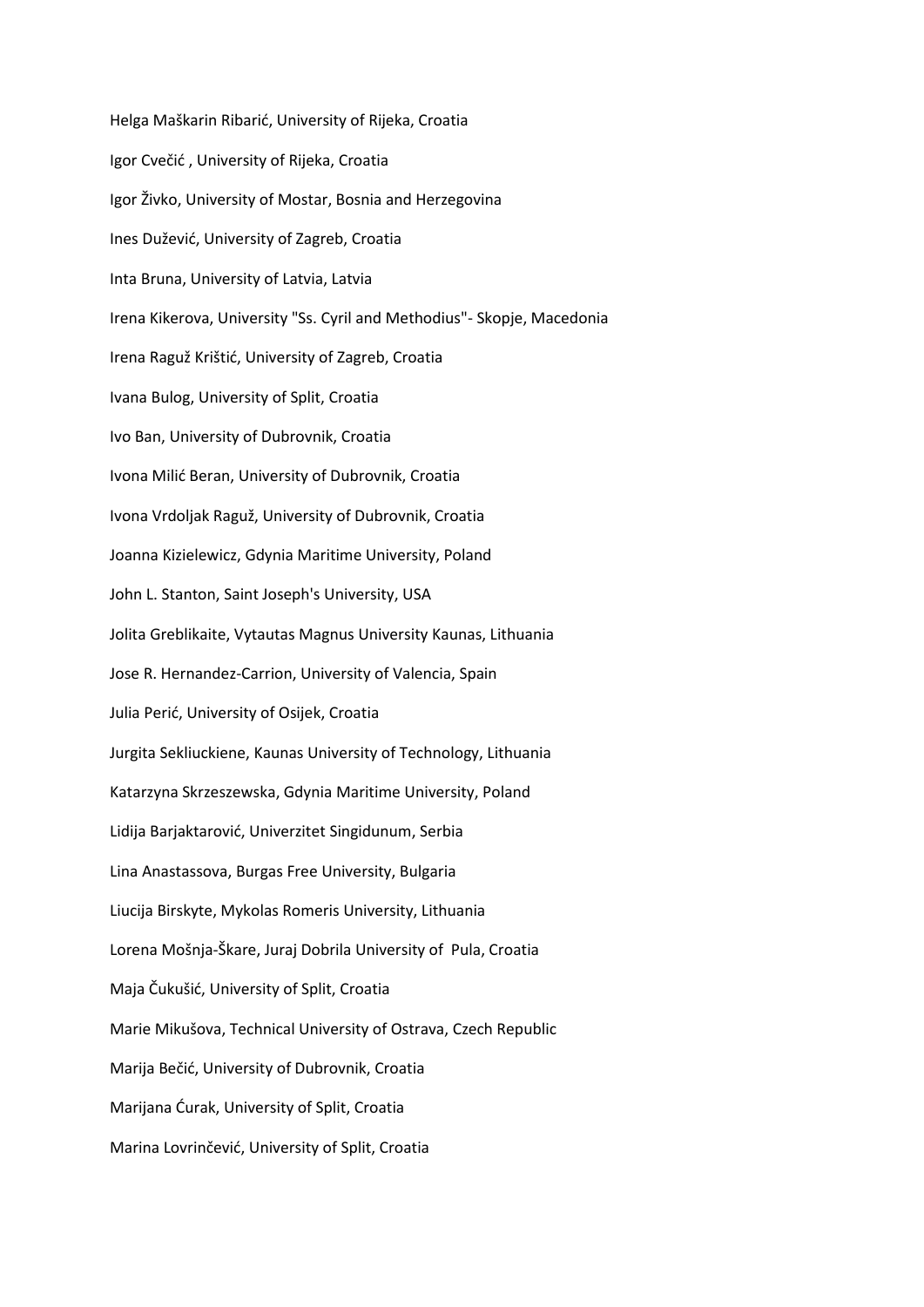Mario Jadrić, University of Split, Croatia Mario Spremić, University of Zagreb, Croatia Mate Jurjević, University of Dubrovnik, Croatia Mila Gadžić, University of Mostar, Bosnia and Herzegovina Mirela Alpeza, University of Osijek, Croatia Mislav Ante Omazić, University of Zagreb, Croatia Najla Podrug, University of Zagreb, Croatia Nijaz Bajgorić, University of Sarajevo, Bosnia and Herzegovina Nika Šimurina, University of Zagreb, Croatia Oliver Kesar, University of Zagreb, Croatia Perica Vojinić, University of Dubrovnik, Croatia Persefoni Polychronidou, International Hellenic University, Macedonia Sabina Djonlagić Alibegović, University of Tuzla, Bosnia and Herzegovina Sandra Horvat, University of Zagreb, Croatia Sanja Bijakšić, University of Mostar, Bosnia and Herzegovina Sanja Pfeifer, University of Osijek, Croatia Simon Grima, University of Malta, Malta Simona Munzarova, University of Pardubice, Czech Republic Snežana Mojsovska Salamovska, University of "St.Kliment Ohridski" Bitola, N. Macedonia Stefano De Cantis, University of Palermo, Italy Sunčica Oberman Peterka, University of Osijek, Croatia Tihomir Luković, University of Dubrovnik, Croatia Tihomir Vranešević, University of Zagreb, Croatia Tomislav Baković, University of Zagreb, Croatia Tonći Lazibat, University of Zagreb, Croatia Vanessa Druscat, University of New Hampshire, England Vesna Vrtiprah, University of Dubrovnik, Croatia